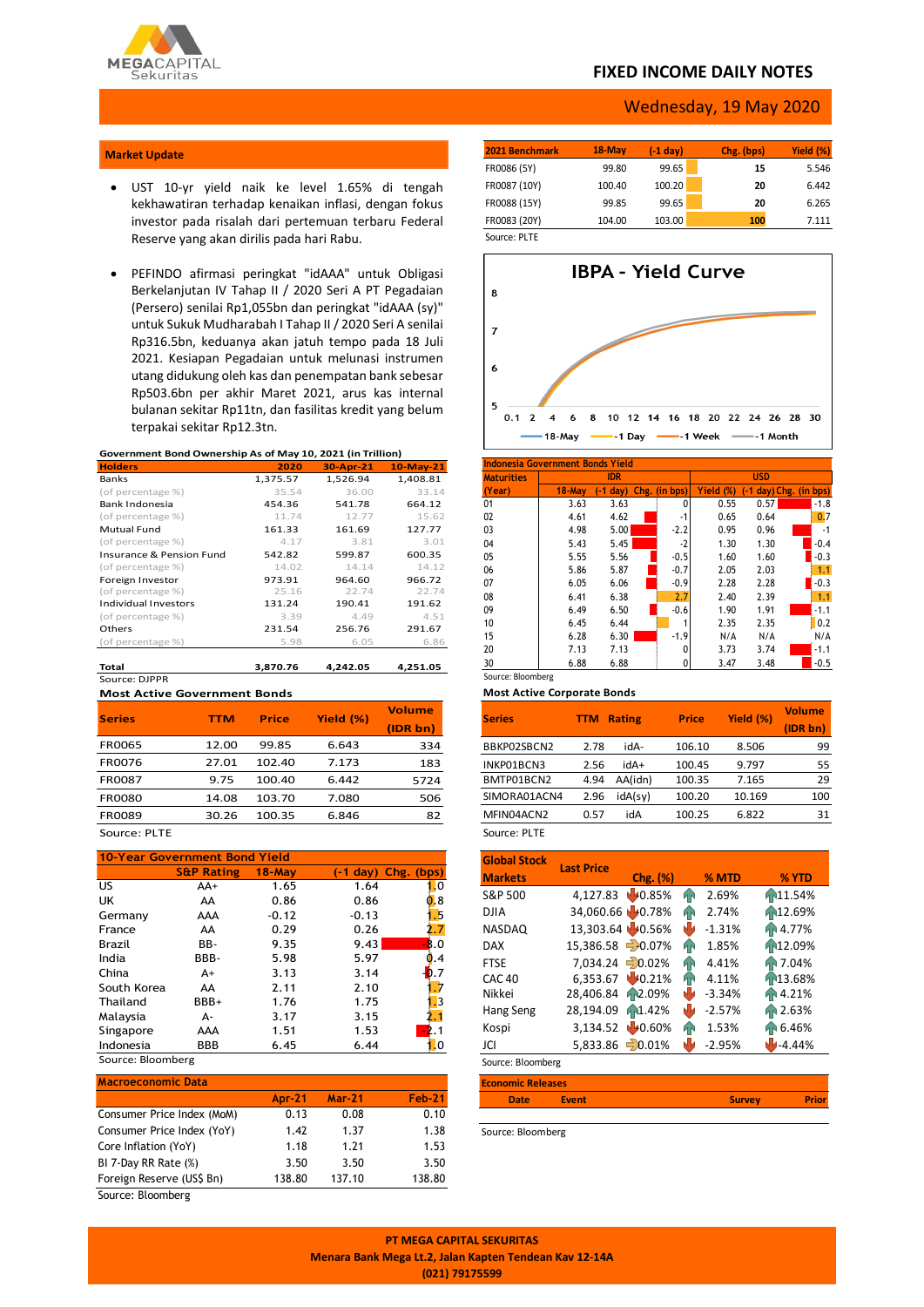## **FIXED INCOME DAILY NOTES**



Wednesday, 19 May 2020

## **Government Bond Prices**

|               | Closing Price: 18-May-2021 |            |        |        |             |            |                   |                   |                     |                       |
|---------------|----------------------------|------------|--------|--------|-------------|------------|-------------------|-------------------|---------------------|-----------------------|
| <b>Series</b> | <b>Maturity</b>            | <b>TTM</b> | Coupon | Price  | <b>YTMX</b> | <b>YTM</b> | <b>Est. Yield</b> | <b>Fair Price</b> | <b>Spread (bps)</b> | <b>Recommendation</b> |
| FR0034        | 15-Jun-21                  | 0.08       | 12.80% | 100.66 | 3.38        | 3.38%      | 3.13%             | 100.71            | 5                   | Fair                  |
| FR0053        | 15-Jul-21                  | 0.16       | 8.25%  | 100.76 | 3.215       | 3.22%      | 3.21%             | 100.78            | $\overline{2}$      | Fair                  |
| FR0061        | 15-May-22                  | 0.99       | 7.00%  | 103.24 | 3.627       | 3.63%      | 3.89%             | 103.00            | $-24$               | Fair                  |
| FR0035        | 15-Jun-22                  | 1.08       | 12.90% | 109.80 | 3.497       | 3.50%      | 3.95%             | 109.32            | $-48$               | Expensive             |
| FR0043        | 15-Jul-22                  | 1.16       | 10.25% | 107.01 | 4.148       | 4.15%      | 4.01%             | 106.99            | $-2$                | Fair                  |
| FR0063        | 15-May-23                  | 1.99       | 5.63%  | 101.91 | 4.607       | 4.61%      | 4.54%             | 102.05            | 14                  | Fair                  |
| FR0046        | 15-Jul-23                  | 2.16       | 9.50%  | 109.75 | 4.756       | 4.76%      | 4.63%             | 109.89            | 14                  | Fair                  |
| FR0039        | 15-Aug-23                  | 2.24       | 11.75% | 114.32 | 4.915       | 4.92%      | 4.67%             | 114.88            | 56                  | Cheap                 |
| FR0070        | 15-Mar-24                  | 2.83       | 8.38%  | 108.83 | 4.976       | 4.98%      | 4.96%             | 108.88            | 5                   | Fair                  |
| FR0077        | 15-May-24                  | 2.99       | 8.13%  | 108.65 | 4.973       | 4.97%      | 5.04%             | 108.47            | $-18$               | Fair                  |
| FR0044        | 15-Sep-24                  | 3.33       | 10.00% | 113.74 | 5.418       | 5.42%      | 5.18%             | 114.52            | 78                  | Cheap                 |
| FR0081        | 15-Jun-25                  | 4.08       | 6.50%  | 103.85 | 5.433       | 5.43%      | 5.47%             | 103.72            | $-12$               | Fair                  |
| FR0040        | 15-Sep-25                  | 4.33       | 11.00% | 120.10 | 5.684       | 5.68%      | 5.55%             | 120.68            | 59                  | Cheap                 |
| FR0084        | 15-Feb-26                  | 4.75       | 7.25%  | 106.16 | 5.743       | 5.74%      | 5.68%             | 106.43            | 27                  | Cheap                 |
| <b>FR0086</b> | 15-Apr-26                  | 4.91       | 5.50%  | 99.77  | 5.554       | 5.55%      | 5.73%             | 99.03             | $-74$               | Expensive             |
| FR0037        | 15-Sep-26                  | 5.33       | 12.00% | 127.53 | 5.932       | 5.93%      | 5.84%             | 127.81            | 28                  | Cheap                 |
| FR0056        | 15-Sep-26                  | 5.33       | 8.38%  | 112.50 | 5.621       | 5.62%      | 5.84%             | 111.43            | $-107$              | Expensive             |
| FR0059        | 15-May-27                  | 5.99       | 7.00%  | 105.68 | 5.861       | 5.86%      | 6.00%             | 104.95            | $-73$               | Expensive             |
| FR0042        | 15-Jul-27                  | 6.16       | 10.25% | 121.50 | 6.028       | 6.03%      | 6.04%             | 121.36            | $-14$               | Fair                  |
| FR0047        | 15-Feb-28                  | 6.75       | 10.00% | 120.85 | 6.17        | 6.17%      | 6.16%             | 120.90            | 5                   | Fair                  |
| FR0064        | 15-May-28                  | 7.00       | 6.13%  | 99.88  | 6.146       | 6.15%      | 6.21%             | 99.53             | $-35$               | Expensive             |
| FR0071        | 15-Mar-29                  | 7.83       | 9.00%  | 115.72 | 6.41        | 6.41%      | 6.35%             | 116.13            | 41                  | Cheap                 |
| FR0078        | 15-May-29                  | 8.00       | 8.25%  | 111.39 | 6.406       | 6.41%      | 6.38%             | 111.60            | 21                  | Fair                  |
| FR0052        | 15-Aug-30                  | 9.25       | 10.50% | 127.53 | 6.489       | 6.49%      | 6.54%             | 127.09            | $-44$               | Expensive             |
| FR0082        | 15-Sep-30                  | 9.33       | 7.00%  | 103.60 | 6.477       | 6.48%      | 6.55%             | 103.06            | $-54$               | Expensive             |
| FR0087        | 15-Feb-31                  | 9.75       | 6.50%  | 100.36 | 6.447       | 6.45%      | 6.60%             | 99.27             | $-110$              | Expensive             |
| FR0085        | 15-Apr-31                  | 9.92       | 7.75%  | 107.93 | 6.643       | 6.64%      | 6.62%             | 108.11            | 18                  | Fair                  |
| FR0073        | 15-May-31                  | 10.00      | 8.75%  | 115.42 | 6.616       | 6.62%      | 6.63%             | 115.33            | -9                  | Fair                  |
| FR0054        | 15-Jul-31                  | 10.16      | 9.50%  | 119.67 | 6.785       | 6.92%      | 6.64%             | 120.83            | 116                 | Cheap                 |
| FR0058        | 15-Jun-32                  | 11.08      | 8.25%  | 111.06 | 6.81        | 6.81%      | 6.73%             | 111.71            | 65                  | Cheap                 |
| FR0074        | 15-Aug-32                  | 11.25      | 7.50%  | 104.82 | 6.876       | 6.88%      | 6.75%             | 105.86            | 104                 | Cheap                 |
| FR0065        | 15-May-33                  | 12.00      | 6.63%  | 99.52  | 6.684       | 6.68%      | 6.81%             | 98.53             | -99                 | Expensive             |
| FR0068        | 15-Mar-34                  | 12.83      | 8.38%  | 111.13 | 7.041       | 7.04%      | 6.87%             | 112.71            | 159                 | Cheap                 |
| FR0080        | 15-Jun-35                  | 14.08      | 7.50%  | 103.58 | 7.093       | 7.09%      | 6.94%             | 104.95            | 136                 | Cheap                 |
| FR0072        | 15-May-36                  | 15.00      | 8.25%  | 110.79 | 7.071       | 7.07%      | 6.99%             | 111.58            | 79                  | Cheap                 |
| <b>FR0088</b> | 15-Jun-36                  | 15.09      | 6.25%  | 99.70  | 6.28        | 6.28%      | 7.00%             | 93.12             | $-658$              | Expensive             |
| FR0045        | 15-May-37                  | 16.00      | 9.75%  | 125.05 | 7.104       | 7.10%      | 7.04%             | 125.79            | 74                  | Cheap                 |
| FR0075        | 15-May-38                  | 17.00      | 7.50%  | 103.76 | 7.115       | 7.12%      | 7.08%             | 104.12            | 36                  | Cheap                 |
| FR0050        | 15-Jul-38                  | 17.17      | 10.50% | 131.00 | 7.302       | 7.30%      | 7.09%             | 133.58            | 258                 | Cheap                 |
| FR0079        | 15-Apr-39                  | 17.92      | 8.38%  | 111.46 | 7.224       | 7.22%      | 7.11%             | 112.66            | 120                 | Cheap                 |
| FR0083        | 15-Apr-40                  | 18.92      | 7.50%  | 103.82 | 7.128       | 7.13%      | 7.15%             | 103.63            | $-19$               | Fair                  |
| FR0057        | 15-May-41                  | 20.01      | 9.50%  | 123.10 | 7.287       | 7.29%      | 7.18%             | 124.45            | 135                 | Cheap                 |
| FR0062        | 15-Apr-42                  | 20.92      | 6.38%  | 99.70  | 6.401       | 6.40%      | 7.20%             | 91.12             | $-858$              | Expensive             |
| FR0067        | 15-Feb-44                  | 22.76      | 8.75%  | 113.50 | 7.502       | 7.50%      | 7.25%             | 116.62            | 312                 | Cheap                 |
| FR0076        | 15-May-48                  | 27.01      | 7.38%  | 102.42 | 7.171       | 7.17%      | 7.32%             | 100.60            | $-182$              | Expensive             |
| <b>FR0089</b> | 15-Aug-51                  | 30.26      | 6.88%  | 99.98  | 6.875       | 6.88%      | 7.37%             | 94.04             | $-594$              | Expensive             |
|               |                            |            |        |        |             |            |                   |                   |                     |                       |

Source: IBPA, PLTE, Bloomberg, & MCS Estimates